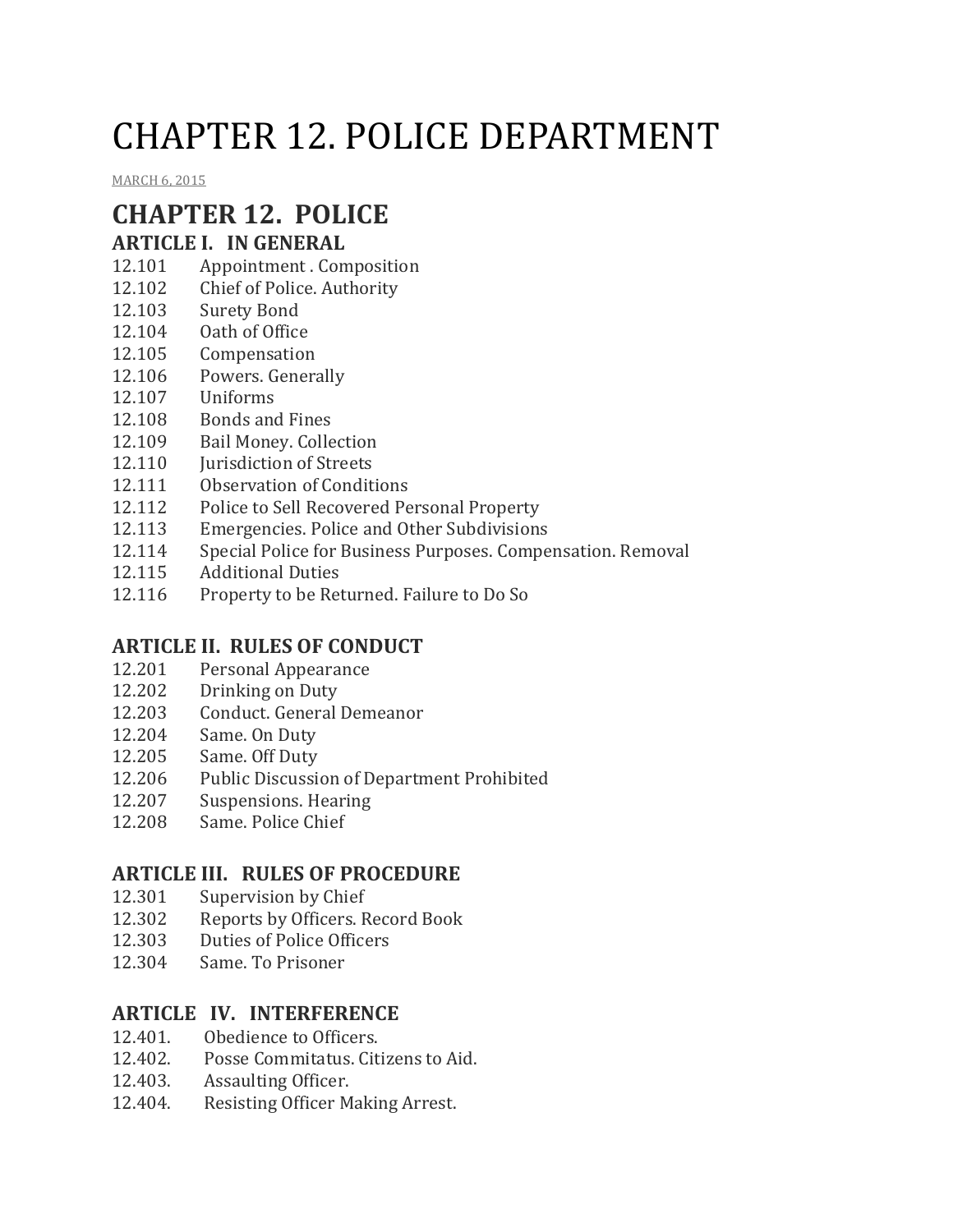- 12.405. Obstructing Officer.
- 12.406. Failure to Stop on Command of Officer.
- 12.407. Aiding and Abetting.
- 12.408. Prisoners. Communication With.
- 12.409. Same. Escape From Custody Unlawful.
- 12.410. Approaching Within Twenty Feet of Person Being Arrested.
- 12.411. Imitating Signal or Call for Police Officer Prohibited.

#### **ARTICLE V. VEHICLE OPERATIONS**

- 12.501. Emergency Response.
- 12.502. Careless Operation of Motor Vehicle

#### **ARTICLE VI. PENALTIES**

12.601 Penalty

# **CHAPTER 12. POLICE**

**ARTICLE I. IN GENERAL**

#### **12.101 APPOINTMENT. COMPOSITION.**

The Police Department shall consist of a Chief of Police, to be appointed by the Council and such officers and employees as may be authorized.

#### **12.102. CHIEF OF POLICE. AUTHORITY.**

- a. In addition to those duties and powers provided elsewhere in this code or by ordinance, the Chief of Police shall supervise the Police Department and shall be responsible for security of business establishments and for any other matters of public safety and law enforcement.
- b. Police officers are hereby authorized and empowered to make arrests of all offenders against municipal ordinances and statutes of the state committed within the corporate limits.

#### **12.103. SURETY BOND.**

The Chief of Police and other members of the department shall give bond in favor of the town, in the amounts and under the conditions as the Council may, from time to time, determine, the premiums to be paid by the town.

#### **12.104. OATH OF OFFICE.**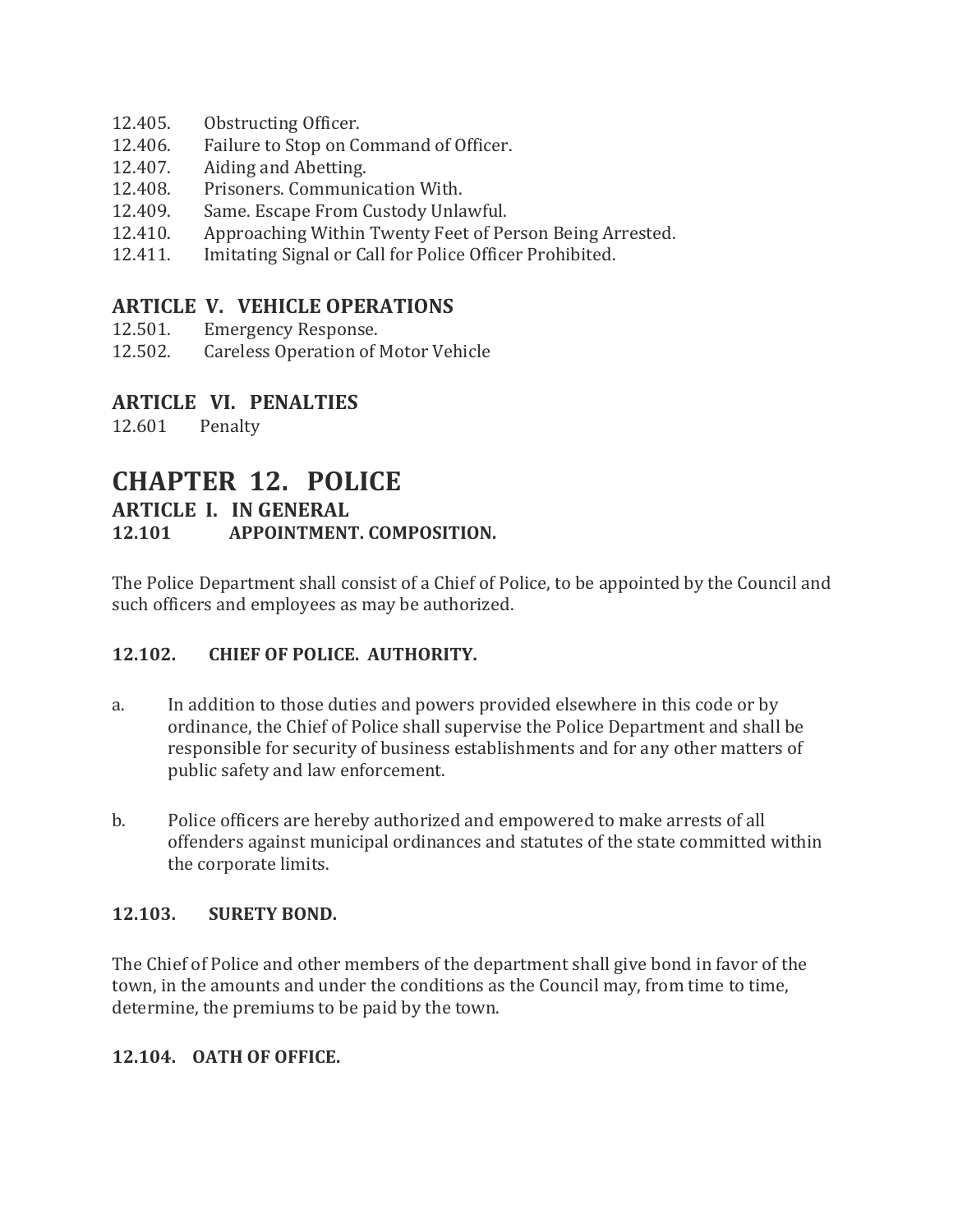Before entering upon the duties of his office, each police officer shall take and subscribe to an oath that he will support the constitution and laws of the state, the Constitution of the United States and the code of The Town of Campobello.

(Editor's Note. As to oath, please see §2.106 of this code.)

# **12.105. COMPENSATION.**

Compensation shall be subject to appropriations in the annual budget.

#### **12.106. POWERS. GENERALLY.**

Each officer of the department shall be sworn and invested with all powers within the corporate limits of the town and/or its police jurisdiction as authorized by law. He shall have the power to carry out all duties assigned to him by statutes, ordinances, resolutions, directives, rules or regulations.

#### **12.107. UNIFORMS.**

Every police officer shall wear at all times, while on duty, a uniform of the type and quality authorized by the Chief.

#### **12.108. BONDS AND FINES.**

Members of the department shall not collect bonds.

#### **12.109 BAIL MONEY. COLLECTION.**

- a. Any person violating an ordinance of The Town of Campobello or any state laws may be apprehended by a police officer and a summons issued therefore.
- b. A trial date shall be designated in the summons by the apprehending officer, and a copy of the summons shall be held for further action by the appropriate judicial officer.
- c. The summons duly served, as herein provided, shall give the judicial officer jurisdiction to dispose of the matter.
- d. Upon receipt of the bail money, the apprehended person may be released, subject to his appearance before the appropriate judicial officer as required by the summons.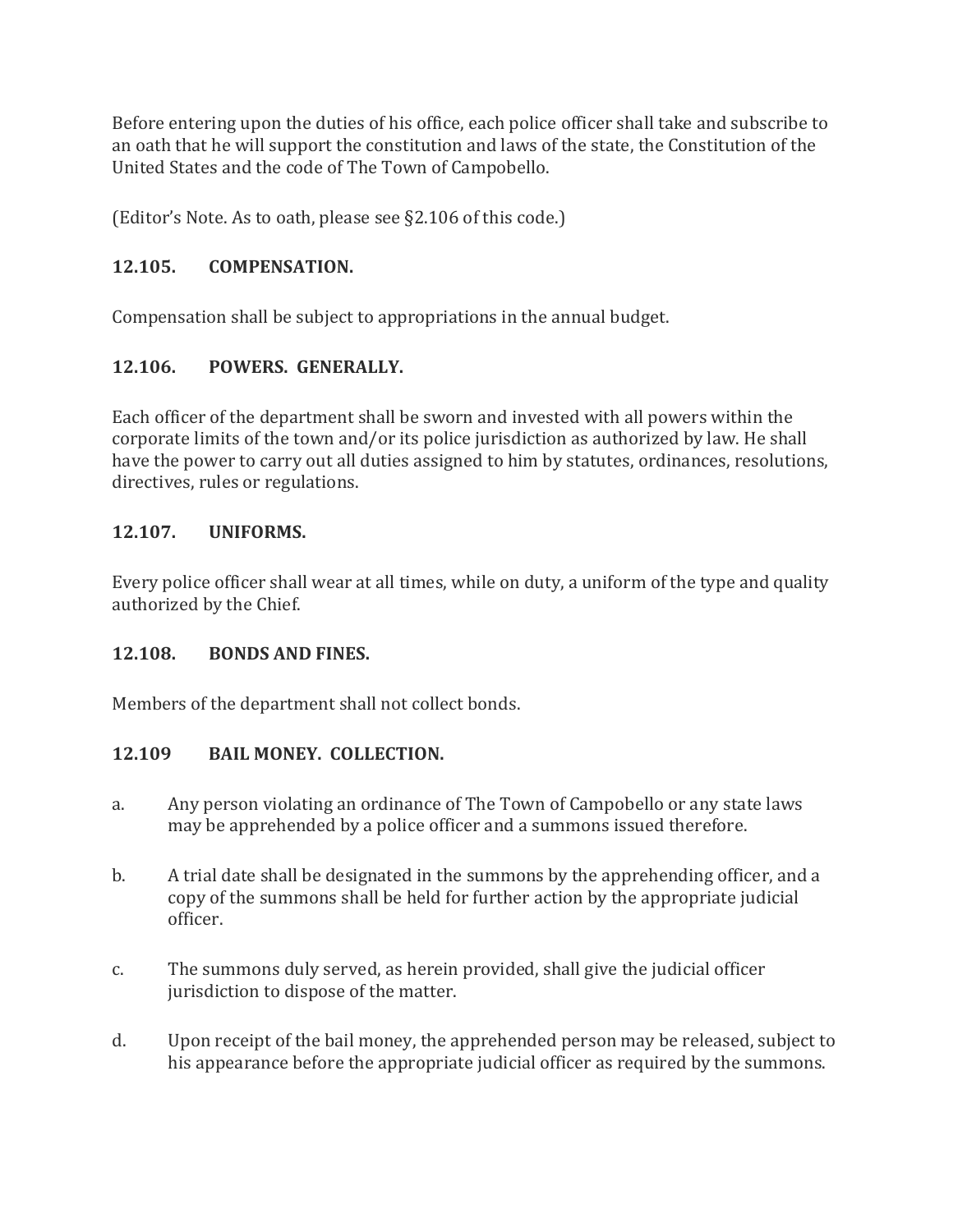#### **12.110. JURISDICTION OF STREETS.**

If any portion of a street or highway is within the boundary of the municipality, the remaining width of the street or highway, not within the municipal boundary but touching the boundary, shall be considered to be within the boundary of the municipality for purposes of its police jurisdiction.

(1976 SC Code §5-7-155)

#### **12.111. OBSERVATION OF CONDITIONS.**

All members of the department shall observe the condition of the streets, sidewalks and alleys of the town, and of any obstruction, nuisance or impediments there and shall take necessary measures to remove or abate them and to report such conditions to the Police Chief.

#### **12.112. POLICE TO SELL RECOVERED PERSONAL PROPERTY.**

- a. This section shall apply to all bicycles, cameras, electronic equipment, office machines, watches, clocks, jewelry and other items of personal property which may be recovered by the department in connection with the performance of its duties, or turned in to the department, and shall be referred to herein as personal property.
- b. All personal property which has been lost, stolen or abandoned and which is in the possession of the department shall be disposed of by annual public sale to the highest bidder by the Chief of Police, or an officer appointed by him, in accordance with the terms set forth herein.
- c. Such personal property which remains unclaimed by the owner, or if the owner is unknown, shall be sold at public sale after duly posting of notice of same at Town Hall at least fifteen (15) days prior to such sale. The notice shall contain time, place and terms of the sale and a description of the property to be sold.
- d. The proceeds from the sale of unclaimed personal property shall be paid into the Equipment Fund of the police department.

#### **12.113. EMERGENCIES. POLICE AND OTHER POLITICAL SUBDIVISIONS.**

In case of emergency, the Chief of Police may, upon request of any other political subdivision of the state, send any law enforcement officers of the town to the requesting political subdivision. (1976 SC Code 5-7-120)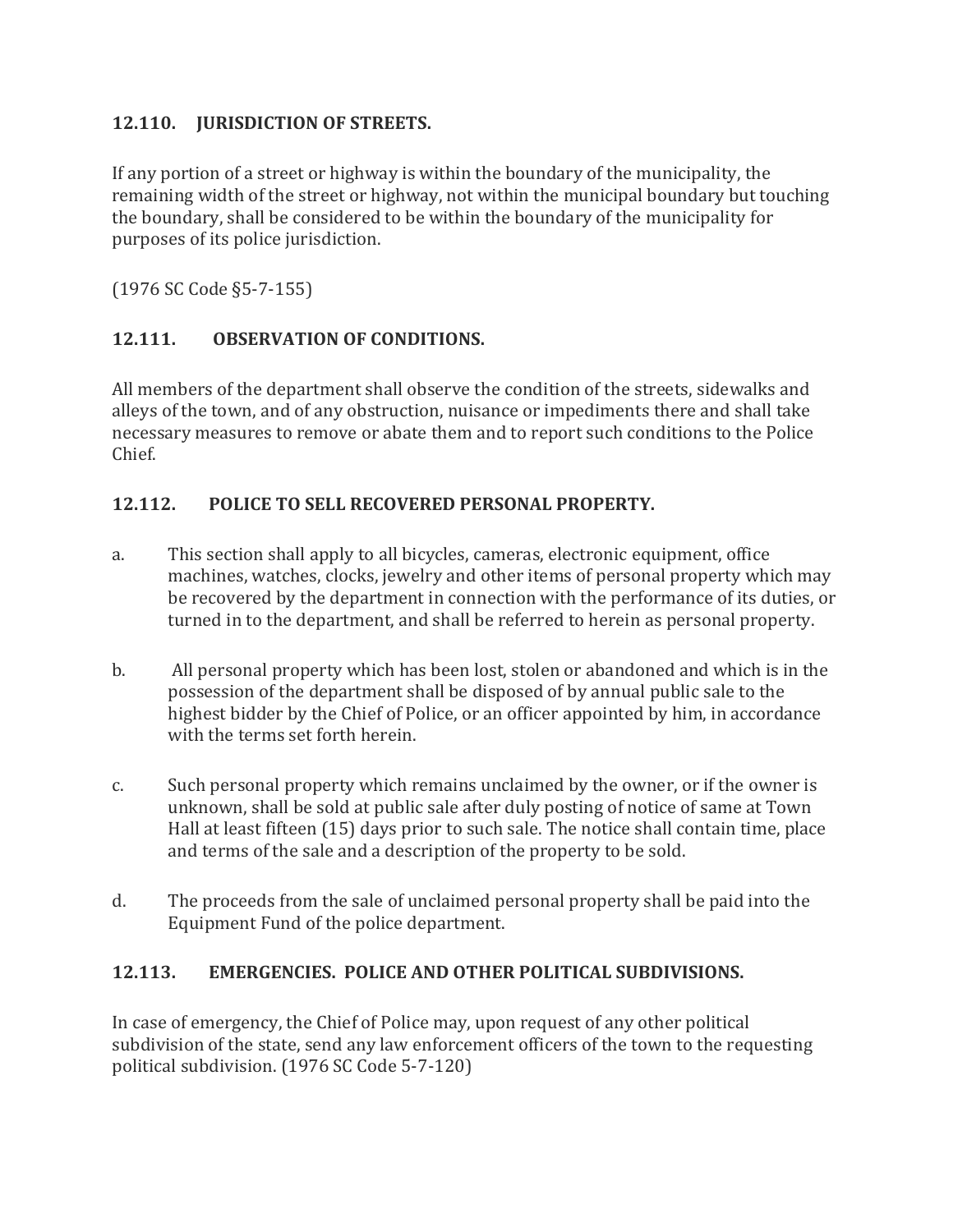#### **12.114. SPECIAL POLICE FOR BUSINESS PURPOSES. COMPENSATION. REMOVAL.**

- a. Any individual, firm or corporation (business) needing special police protection, upon application to the Council, and showing the necessity therefore, may have certified police officers appointed as special police officers and detailed for special police duty.
- b. Such officers shall be certified police officers subject to the order of the business appointing them. They shall obey all police regulations of the town and shall, during such appointment, have all the powers of regular police officers.
- c. They shall receive no salary or pay whatsoever from the town, and shall not be considered a town employee while so serving.
- d. Such officers may wear their uniforms and use their weapons and like equipment while performing private jobs in their off-duty hours, with permission from the Police Chief. (1976 SC Code §23-24-10)
- e. Such special officers may be removed at any time by the business appointing them or by the Police Chief.

#### **12.115. ADDITIONAL DUTIES.**

In addition to the duties prescribed in this article, the department shall perform such other duties as may be directed and required by the Council.

#### **12.116. PROPERTY TO BE RETURNED. FAILURE TO DO SO.**

- a. Upon termination of services, for whatever reason, all members of the department shall return any equipment and all official material or things belonging to the department.
- b. Failure to do so shall constitute a misdemeanor, punishable by the Municipal Court.

# **ARTICLE II. RULES OF CONDUCT**

Editor's Note. This article derives from generally accepted municipal practices.

# **12.201. PERSONAL APPEARANCE.**

All personnel on duty shall maintain an appearance of neatness, cleanliness and dignity, as may be approved by the Chief of Police. He shall be in uniform as his duties shall dictate. He shall keep said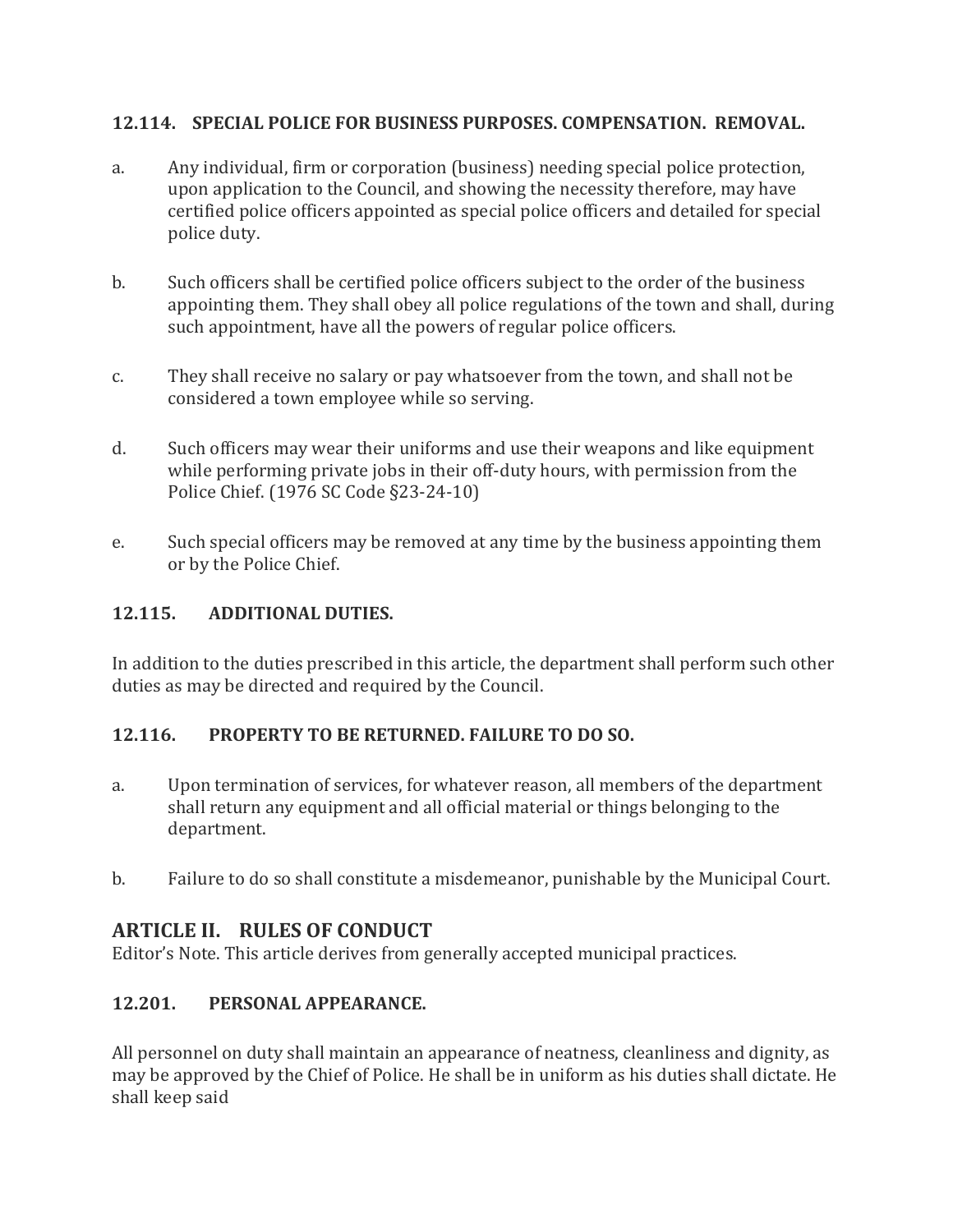uniform clean, pressed and in good repair, and his equipment clean and in good working order.

#### **12.202. DRINKING ON DUTY.**

No member of the department shall partake of any alcohol or other intoxicating liquors while on duty.

#### **12.203. CONDUCT. GENERAL DEMEANOR.**

Each member of the department shall conduct himself at all times in a quiet and orderly manner.

#### **12.204. SAME. ON DUTY.**

Each officer shall, at all times while on duty, conduct himself in an orderly manner and act with prudence, coolness and judgment, but with a deliberate determination of effecting and strictly enforcing all the laws and ordinances of the town.

#### **12.205. SAME. OFF DUTY.**

All police personnel, while off duty, shall conduct themselves in such a manner as to command the respect of the public. He shall wear no uniform or any part thereof while off duty, unless he obtains permission in writing from the Police Chief previous to the wearing of it.

# **12.206. DISCUSSION OF DEPARTMENT PROHIBITED.**

No personnel shall discuss the activities or employees of the department with the general public. Complaints shall be made in accordance with the chain of command.

# **12.207. SUSPENSIONS. HEARING.**

- a. The Chief of Police may suspend or discharge any police officer for neglect of duty, disobedience of orders or violation of any law or ordinance. Within twenty-four (24) hours, he shall report such suspension or discharge and the reasons therefore to the Mayor, with appeal to the Council.
- b. The Council, upon written request of the officer disciplined, shall conduct a hearing, at which the officer shall have the right to be heard. The Council may affirm or revoke such suspension or discharge.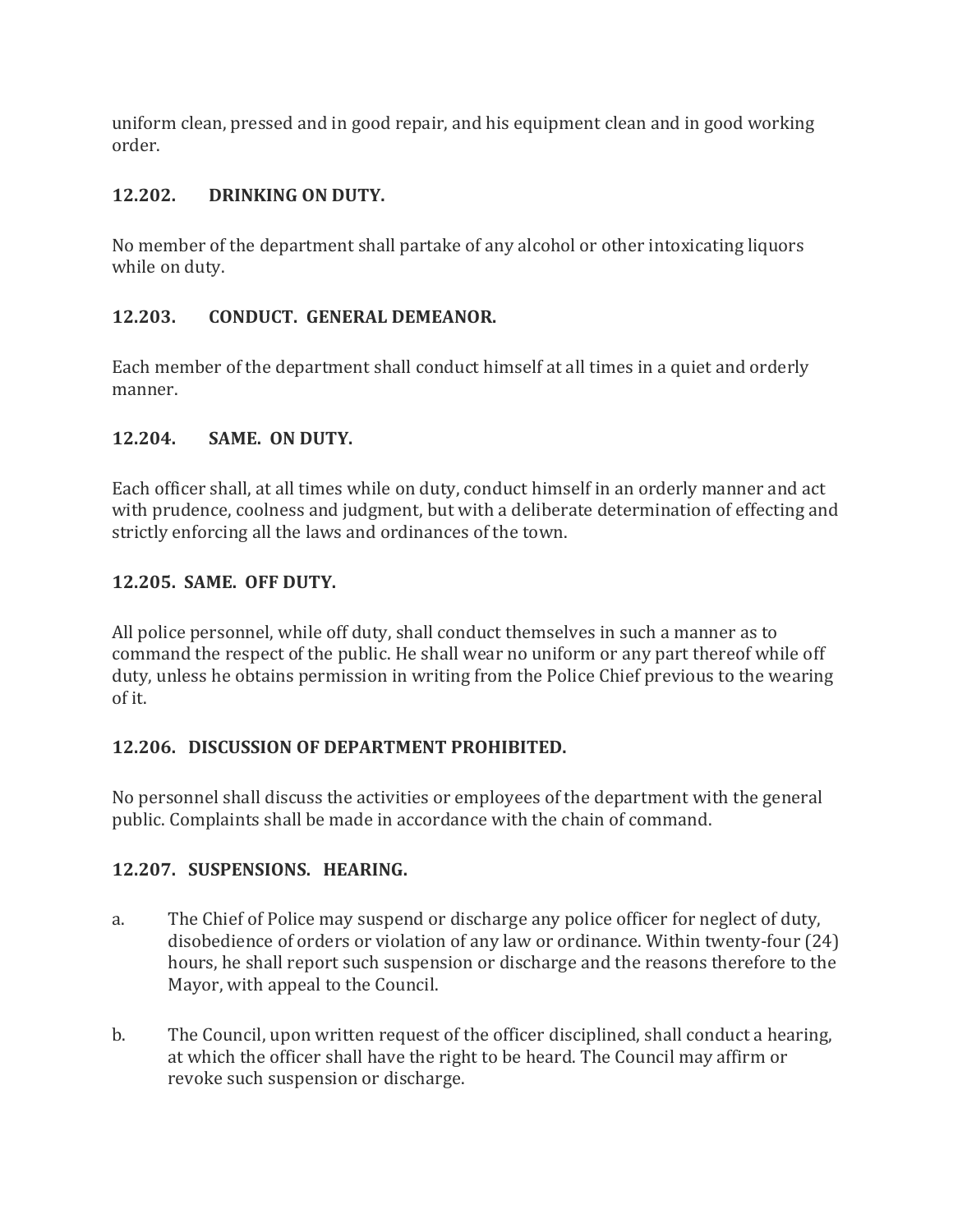#### **12.208. SAME. CHIEF OF POLICE.**

The Chief of Police shall be disciplined by the Mayor, subject to appeal to the Council.

# **ARTICLE III. RULES OF PROCEDURE**

Editor's Note. This article derives from generally accepted police procedures.

# **12.301. SUPERVISION BY CHIEF.**

The Chief of Police shall assign the members of his department in such a manner as to obtain the best results and most efficient service. He shall initiate such programs as will provide him with information and reports he deems necessary and shall maintain regular contact with his personnel.

# **12.302. REPORTS BY OFFICERS. RECORD BOOK.**

- a. Each member of the department shall report to his superior officer before entering upon his daily duties for assignments and information. He shall make such other regular reports as are required by these rules or by his superior officer.
- b. A permanent record book shall be maintained by the Chief of Police or his designate. It shall show the name, address, charges, bonds or pledges, trial and disposition of each person arrested.

# **12.303. DUTIES OF POLICE OFFICERS.**

It shall be the duty of each police officer to arrest or give warning to person for violating the laws or ordinances of the town. Failure or neglect to do so shall make him liable to disciplinary action.

# **12.304. SAME. TO PRISONER.**

It shall be the duty of each police officer, when necessary, to remove from such prisoner all moneys, arms, medicines, papers, etc., which shall be inventoried and turned over to Spartanburg Detention Center.

# **ARTICLE IV. INTERFERENCE**

Editor's Note. This article derives from the 1976 South Carolina Code of Laws and from generally accepted police procedures.

#### **12.401. OBEDIENCE TO OFFICERS.**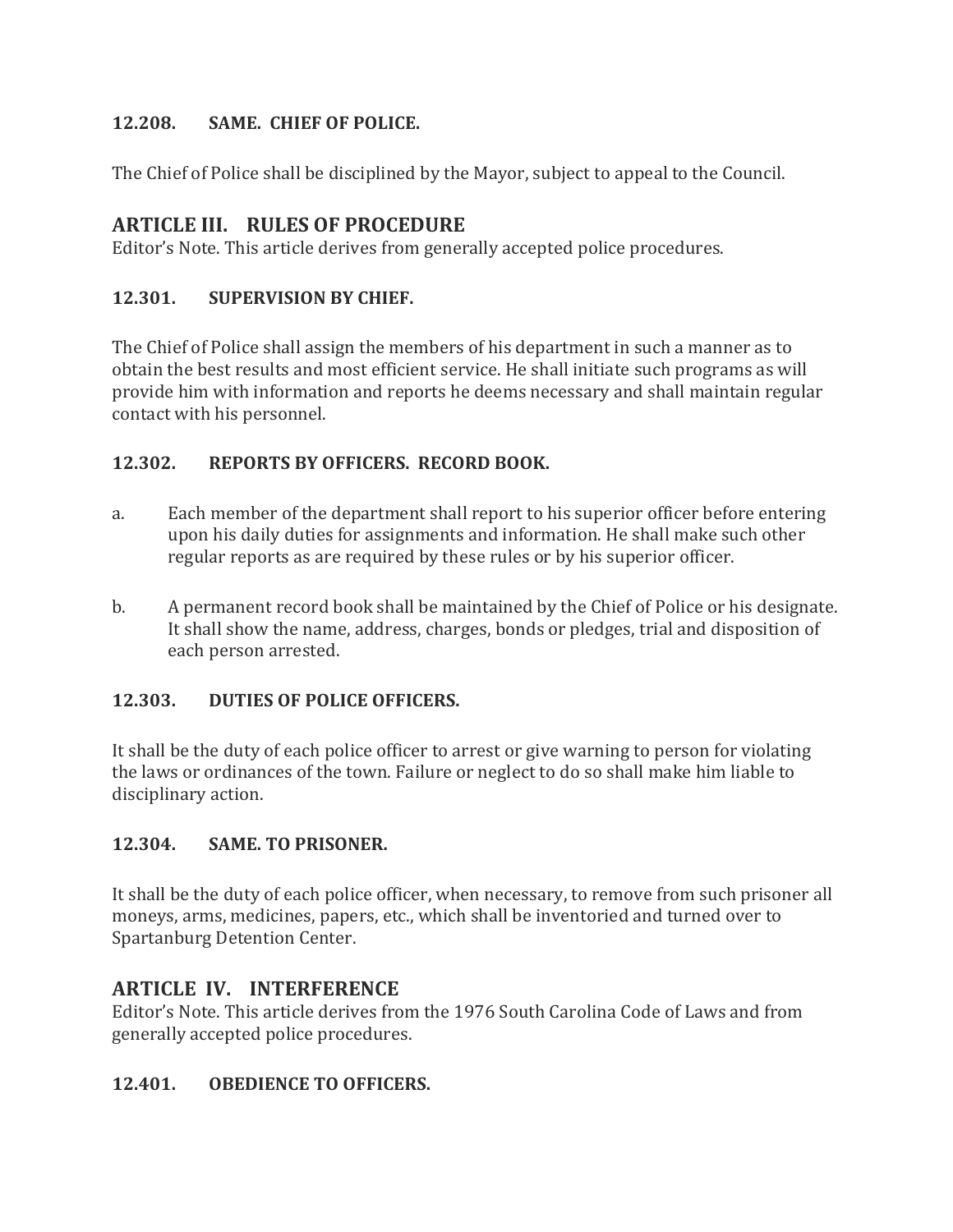No person shall willfully fail or refuse to obey or comply with any lawful order or direction of any police officer or officer of the law while such officer is engaged in the performance of his official duties.

### **12.402. POSSE COMMITATUS. CITIZENS TO AID.**

It shall be the duty of each and every citizen to assist municipal officers to arrest violators of the law when requested, and it shall be unlawful for any person to fail to do so.

(1976 SC Code §5-7-30, 1976 SC Code §23-1 5-70)

#### **12.403. ASSAULTING OFFICER.**

It shall be unlawful for any person to make an assault upon a peace officer of the town, county or state in any manner, when such peace officer is engaged in the discharge of his duty as such peace officer.

#### **12.404. RESISTING OFFICER MAKING ARREST.**

Any person or persons who shall resist, obstruct any officer in the discharge of his duty who shall aid or abet any person or persons in resisting or obstructing any officer in the discharge of his duty, upon conviction, shall be guilty of a misdemeanor, subject to the limitations prescribed by §14-25-65 and §16-5-50 of the 1976 South Carolina Code of Laws.

#### **12.405. OBSTRUCTING OFFICER.**

It shall be unlawful for any person to obstruct, hinder and oppose a peace officer, or to attempt to do so, when such peace officer is engaged in making an arrest or in the discharge of his duty.

#### **12.406. FAILURE TO STOP ON COMMAND OF OFFICER.**

It shall be unlawful for any person to willfully and knowingly fail or refuse to stop when signaled, hailed or commanded to stop by a police officer or other peace officer.

# **12.407. AIDING AND ABETTING.**

It shall be unlawful for any person to counsel, advise, incite, abet, procure or aid any other person in the violation of any ordinances. Such person shall be held and deemed a principal. (1976 SC Code §16-1-40) (Statey.Westfield, I Bait. (17 S.C.L. 132)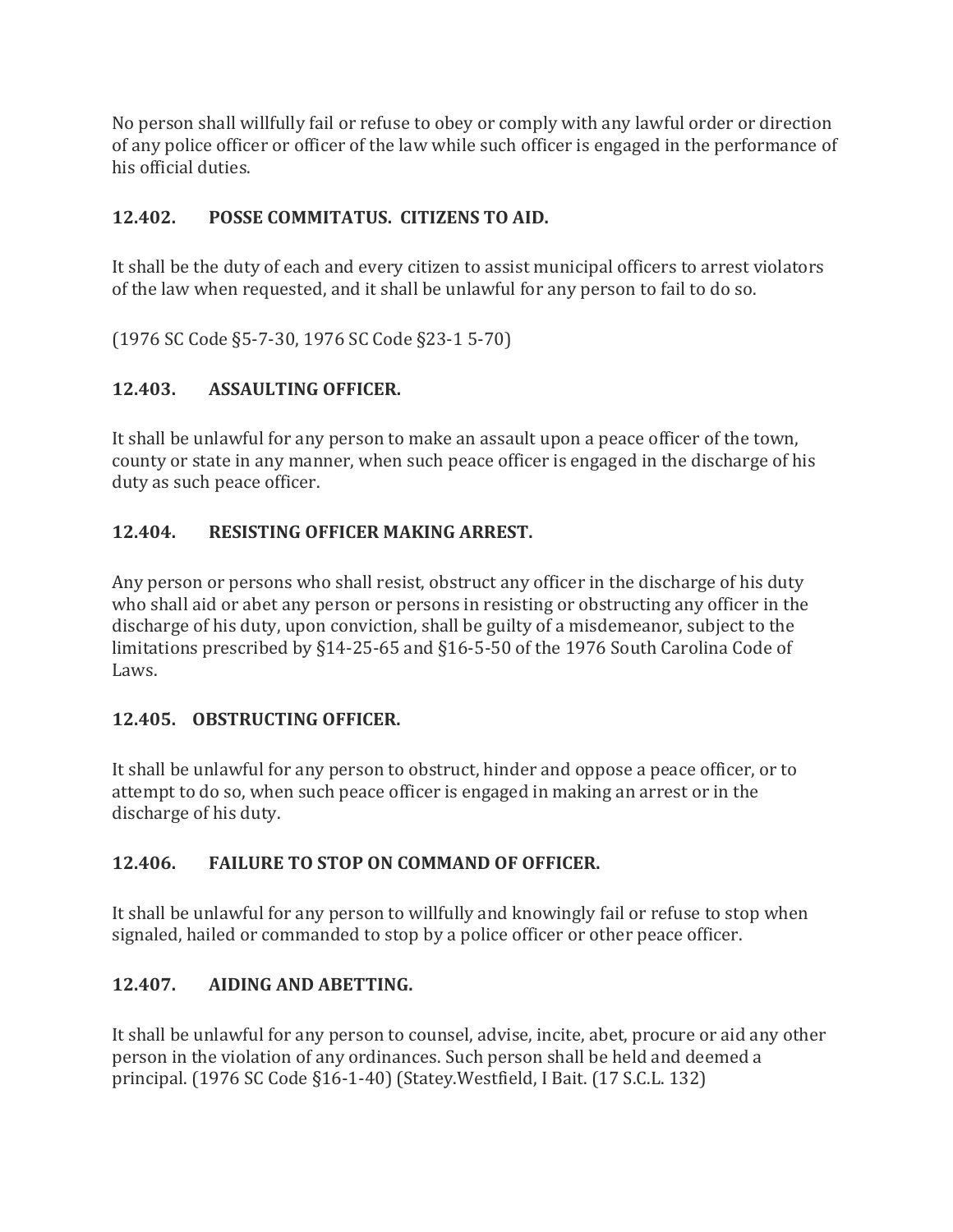#### **12.408. PRISONERS. COMMUNICATION WITH.**

It shall be unlawful for any person, except authorized officials, to take anything to or in any way communicate with any prisoner confined unless permission to do so shall have first been obtained from the Chief of Police.

#### **12.409. SAME. ESCAPE FROM CUSTODY UNLAWFUL.**

It shall be unlawful for any person to escape from custody of a police officer or to rescue or attempt to do so, hinder a police officer or offer to help, aid, assist, or abet, directly or indirectly, another person or persons to escape from the custody of an officer making an arrest or an officer assisting therein.

(1976 SC Code §16-9-420)

#### **12.410. APPROACHING WITHIN TWENTY FEET OF PERSON BEING ARRESTED.**

- a. It shall be unlawful for any person or persons willfully to approach nearer than twenty (20) feet to any police officer who is making an arrest or attempting to do so, or while on his way to jail with his prisoner.
- b. All police officers are empowered to order all persons away from the vicinity of the site of arrest or the jail while any person is being placed therein or being held for custody.

#### **12.411. IMITATING SIGNAL OR CALL FOR POLICE OFFICER PROHIBITED.**

Anyone imitating the signal or call for a police officer, either through mischief or otherwise, upon conviction, shall be guilty of a misdemeanor.

#### **ARTICLE V. VEHICLE OPERATIONS 12.501. EMERGENCY RESPONSE.**

When operating department vehicles in response to a request for assistance, where timely arrival is necessary, the officer engaged in an emergency response shall comply with the following requirements:

1. The vehicle shall not be driven at a speed greater than fifteen (15) miles per hour over the posted speed limit. If the vehicle exceeds the posted speed limit or otherwise violates the traffic laws, headlights, emergency flashers, blue light and siren will be utilized.